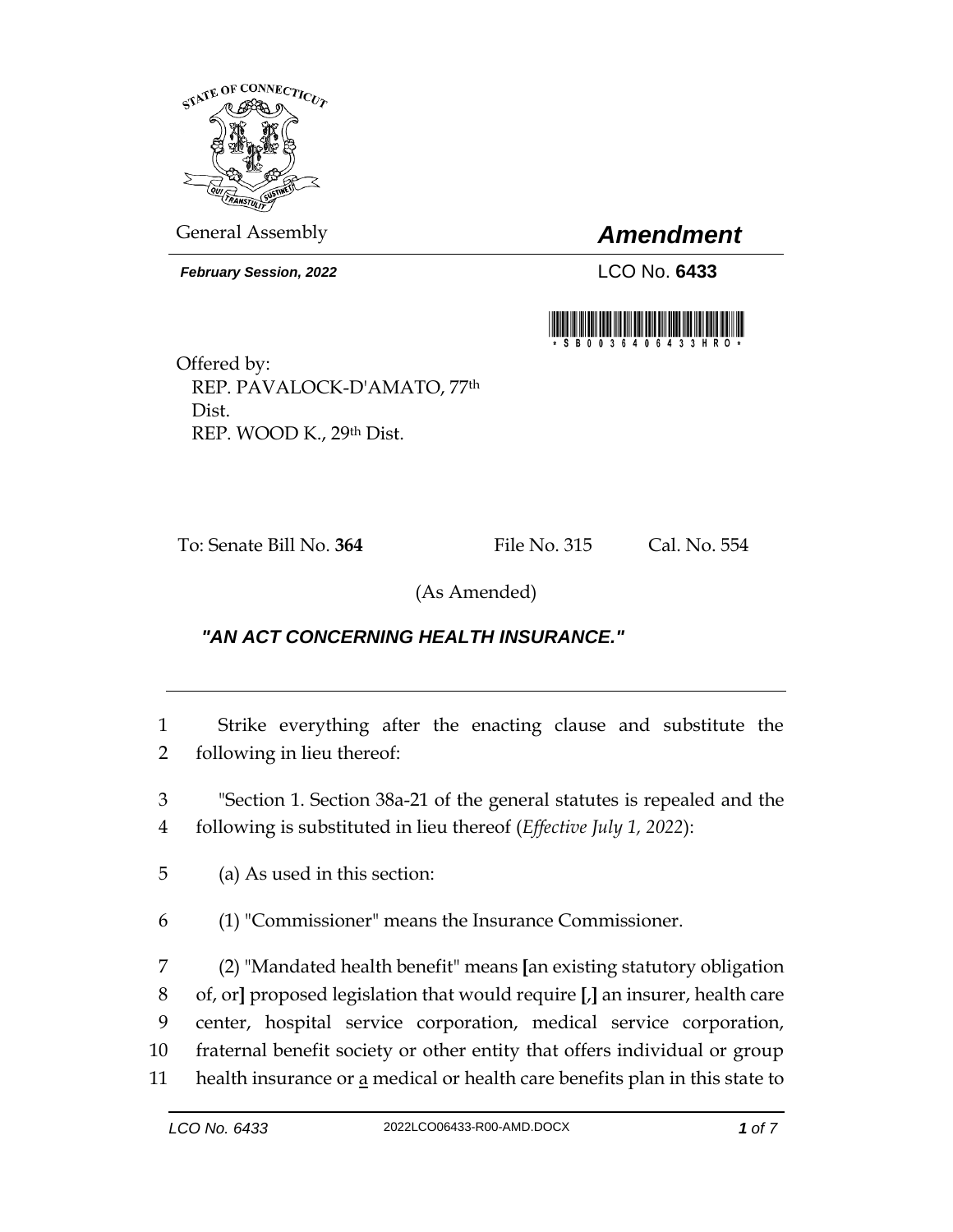**[**: (A) Permit an insured or enrollee to obtain health care treatment or services from a particular type of health care provider; (B) offer or provide coverage for the screening, diagnosis or treatment of a particular disease or condition; or (C)**]** offer or provide coverage for a particular type of health care treatment or service, or for medical equipment, medical supplies or drugs used in connection with a health care treatment or service. **[**"Mandated health benefit" includes any proposed legislation to expand or repeal an existing statutory obligation relating to health insurance coverage or medical benefits.**]**

 (b) (1) There is established within the Insurance Department a health benefit review program for the review and evaluation of any mandated health benefit that is requested by the joint standing committee of the General Assembly having cognizance of matters relating to insurance. Such program shall be funded by the Insurance Fund established under section 38a-52a. The commissioner shall be authorized to make assessments in a manner consistent with the provisions of chapter 698 for the costs of carrying out the requirements of this section. Such assessments shall be in addition to any other taxes, fees and moneys otherwise payable to the state. The commissioner shall deposit all payments made under this section with the State Treasurer. The moneys deposited shall be credited to the Insurance Fund and shall be accounted for as expenses recovered from insurance companies. Such moneys shall be expended by the commissioner to carry out the provisions of this section and section 2 of public act 09-179.

 (2) The commissioner **[**shall**]** may contract with The University of Connecticut Center for Public Health and Health Policy or an actuarial accounting firm to conduct any mandated health benefit review requested pursuant to subsection (c) of this section. The director of said center may engage the services of an actuary, quality improvement clearinghouse, health policy research organization or any other independent expert, and may engage or consult with any dean, faculty or other personnel said director deems appropriate within The University of Connecticut schools and colleges, including, but not limited to, The University of Connecticut (A) School of Business, (B)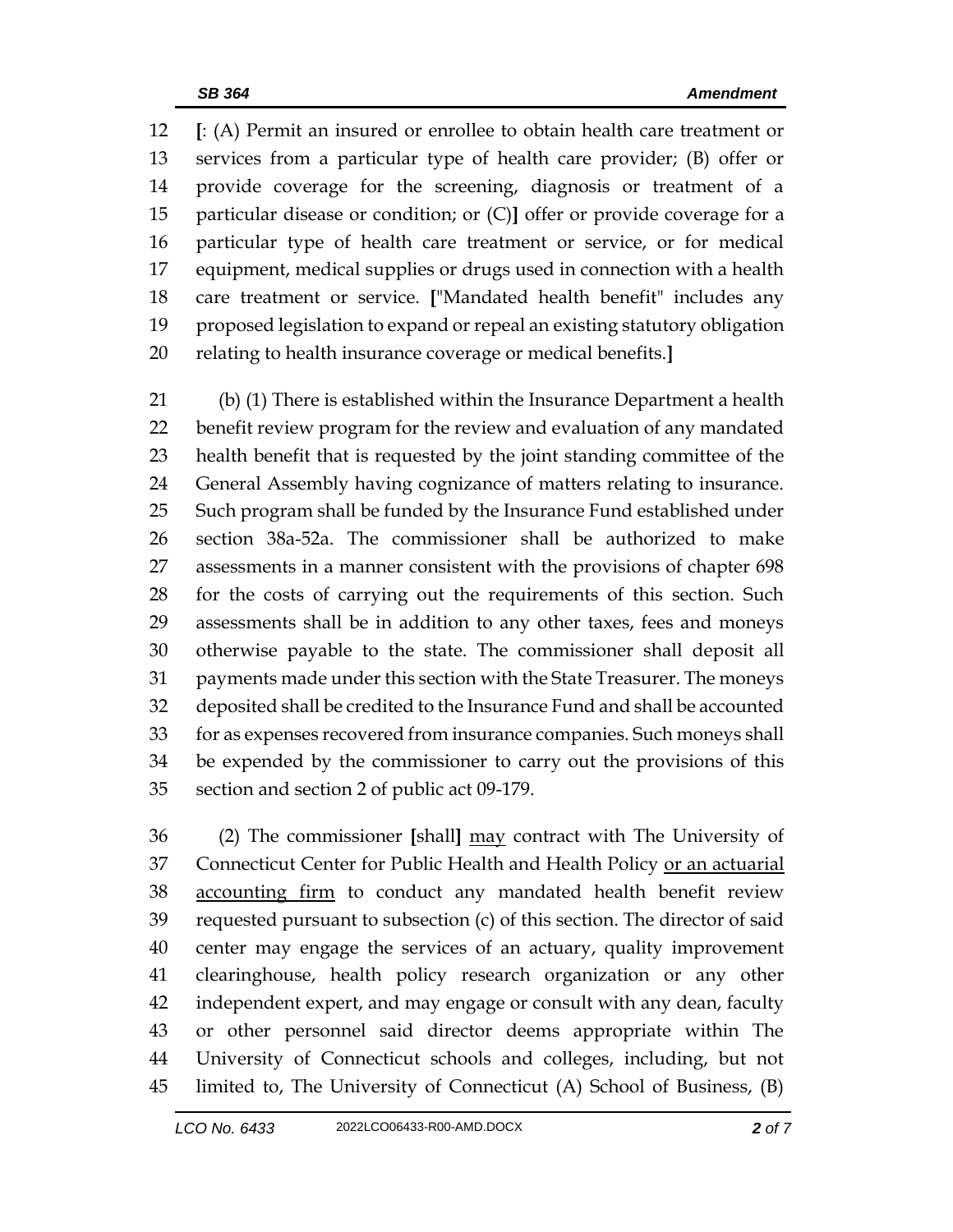School of Dental Medicine, (C) School of Law, (D) School of Medicine, and (E) School of Pharmacy.

 **[**(c) Not later than August first of each year, the joint standing committee of the General Assembly having cognizance of matters relating to insurance shall submit to the commissioner a list of any mandated health benefits for which said committee is requesting a review. Not later than January first of the succeeding year, the commissioner shall submit a report, in accordance with section 11-4a, of the findings of such review and the information set forth in subsection (d) of this section.

 (d) The review report shall include at least the following, to the extent information is available:

(1) The social impact of mandating the benefit, including:**]**

 (c) During a regular session of the General Assembly, the joint standing committee of the General Assembly having cognizance of 61 matters relating to insurance may, upon a majority vote of its members, require the commissioner to conduct one review of not more than five mandated health benefits. The committee shall submit to the commissioner a list of the mandated health benefits to be reviewed.

 (d) Not later than January first of the first calendar year following a request for review made under subsection (c) of this section, the commissioner shall submit a mandated health benefit review report, in accordance with section 11-4a, to the joint standing committees of the General Assembly having cognizance of matters relating to insurance and public health. Such report shall include an evaluation of the quality and cost impacts of mandating the benefit, including:

 **[**(A)**]** (1) The extent to which the treatment, service or equipment, supplies or drugs, as applicable, is utilized by a significant portion of the population;

**[**(B)**]** (2) The extent to which the treatment, service or equipment,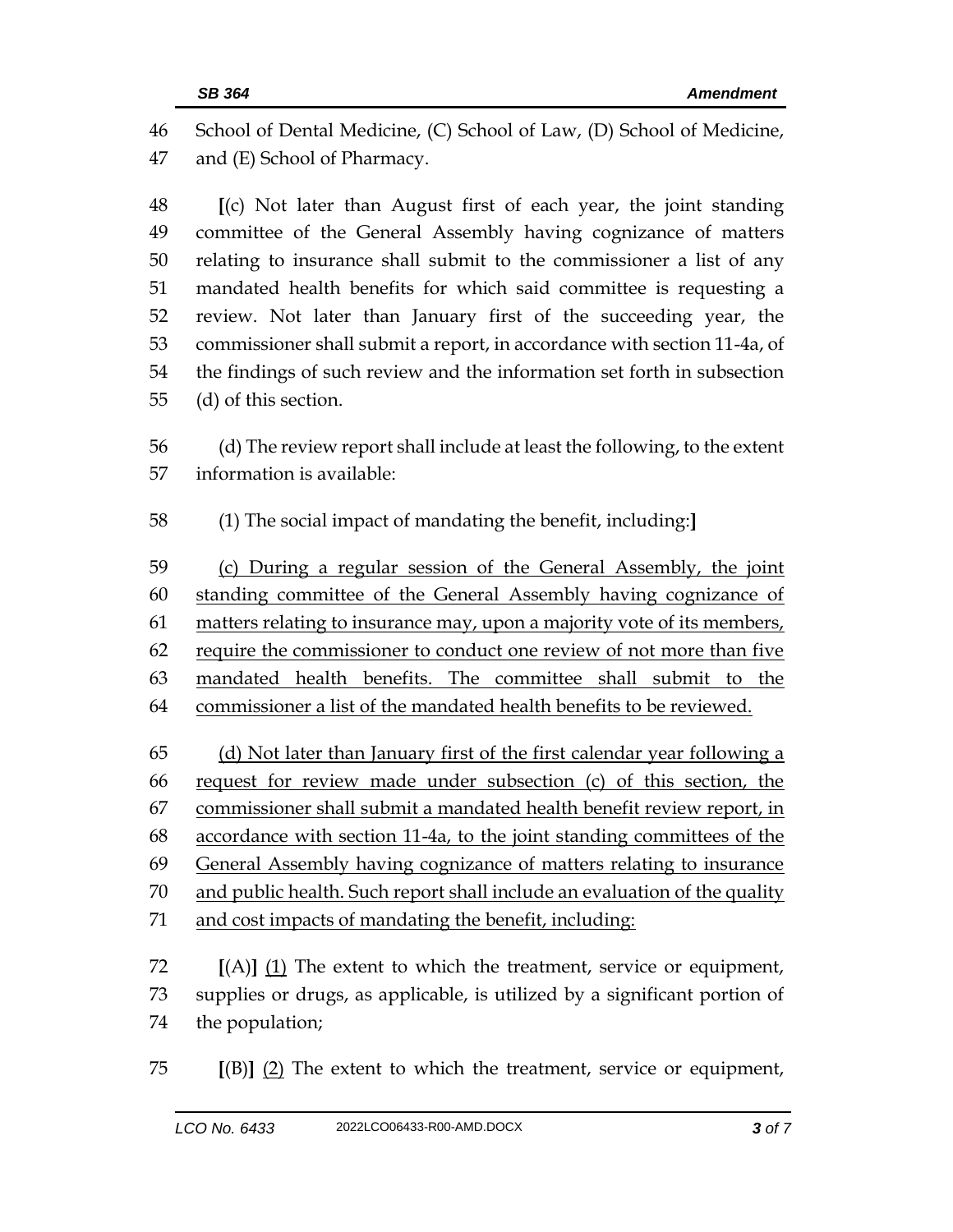*LCO No. 6433* 2022LCO06433-R00-AMD.DOCX *4 of 7* including, but not limited to, coverage under Medicare, or through public programs administered by charities, public schools, the Department of Public Health, municipal health departments or health districts or the Department of Social Services; **[**(C)**]** (3) The extent to which insurance coverage is already available for the treatment, service or equipment, supplies or drugs, as applicable; **[**(D) If the coverage is not generally available, the extent to which such lack of coverage results in persons being unable to obtain necessary health care treatment; (E) If the coverage is not generally available, the extent to which such lack of coverage results in unreasonable financial hardships on those persons needing treatment; (F) The level of public demand and the level of demand from providers for the treatment, service or equipment, supplies or drugs, as applicable; (G) The level of public demand and the level of demand from providers for insurance coverage for the treatment, service or equipment, supplies or drugs, as applicable; (H) The likelihood of achieving the objectives of meeting a consumer need as evidenced by the experience of other states; (I) The relevant findings of state agencies or other appropriate public organizations relating to the social impact of the mandated health benefit; (J) The alternatives to meeting the identified need, including, but not limited to, other treatments, methods or procedures; (K) Whether the benefit is a medical or a broader social need and whether it is consistent with the role of health insurance and the concept of managed care;

supplies or drugs, as applicable, is currently available to the population,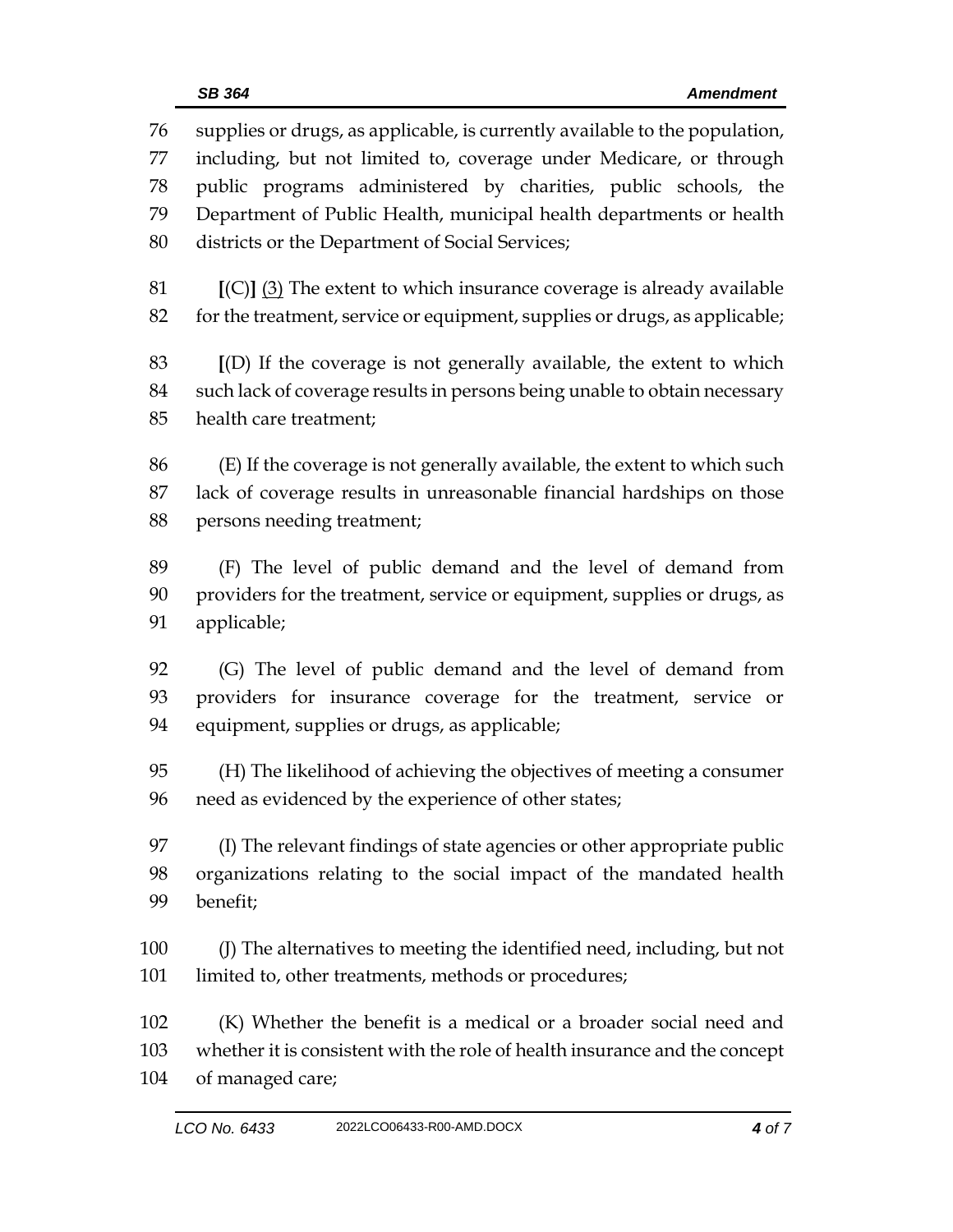|            | <b>SB 364</b><br><b>Amendment</b>                                                                                                             |
|------------|-----------------------------------------------------------------------------------------------------------------------------------------------|
| 105<br>106 | (L) The potential social implications of the coverage with respect to<br>the direct or specific creation of a comparable mandated benefit for |
| 107        | similar diseases, illnesses or conditions;                                                                                                    |
| 108<br>109 | (M) The impact of the benefit on the availability of other benefits<br>currently offered;                                                     |
|            |                                                                                                                                               |
| 110        | (N) The impact of the benefit as it relates to employers shifting to self-                                                                    |
| 111        | insured plans and the extent to which the benefit is currently being                                                                          |
| 112        | offered by employers with self-insured plans;]                                                                                                |
| 113        | $[(O)]$ $(4)$ The impact of making the benefit applicable to the state                                                                        |
| 114        | employee health insurance or health benefits plan; [and]                                                                                      |
| 115        | $[(P)]$ (5) The extent to which credible scientific evidence published in                                                                     |
| 116        | peer-reviewed medical literature generally recognized by the relevant                                                                         |
| 117        | medical community determines the treatment, service or equipment,                                                                             |
| 118        | supplies or drugs, as applicable, to be safe and effective; [and]                                                                             |
| 119        | $[(2)$ The financial impact of mandating the benefit, including:                                                                              |
| 120        | $[(A)]$ (6) The extent to which the mandated health benefit may                                                                               |
| 121        | increase or decrease the cost of the treatment, service or equipment,                                                                         |
| 122        | supplies or drugs, as applicable, over the next five years;                                                                                   |
| 123        | $[(B)]$ (7) The extent to which the mandated health benefit may                                                                               |
| 124        | increase the appropriate or inappropriate use of the treatment, service                                                                       |
| 125        | or equipment, supplies or drugs, as applicable, over the next five years;                                                                     |
| 126        | $[(C)]$ $(8)$ The extent to which the mandated health benefit may serve                                                                       |
| 127        | as an alternative for more expensive or less expensive treatment, service                                                                     |
| 128        | or equipment, supplies or drugs, as applicable;                                                                                               |
| 129        | $[(D)]$ $(9)$ The methods that will be implemented to manage the                                                                              |
| 130        | utilization and costs of the mandated health benefit;                                                                                         |
| 131        | $[(E)]$ (10) The extent to which insurance coverage for the treatment,                                                                        |
| 132        | service or equipment, supplies or drugs, as applicable, may be                                                                                |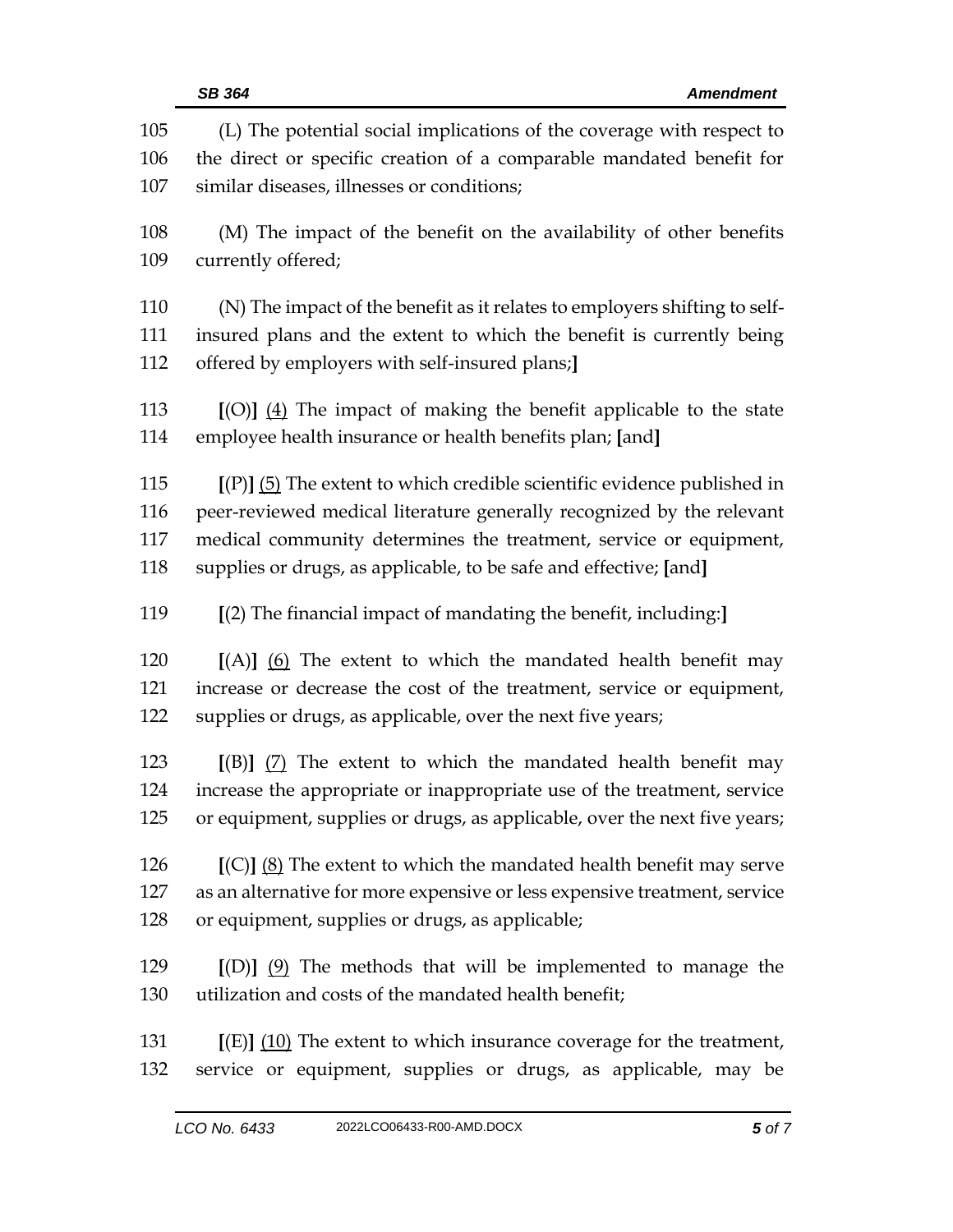reasonably expected to increase or decrease the insurance premiums and administrative expenses for policyholders;

 **[**(F)**]** (11) The extent to which the treatment, service or equipment, supplies or drugs, as applicable, is more or less expensive than an existing treatment, service or equipment, supplies or drugs, as applicable, that is determined to be equally safe and effective by credible scientific evidence published in peer-reviewed medical literature generally recognized by the relevant medical community;

 **[**(G)**]** (12) The impact of insurance coverage for the treatment, service or equipment, supplies or drugs, as applicable, on the total cost of health care, including potential benefits or savings to insurers and employers resulting from prevention or early detection of disease or illness related to such coverage;

 **[**(H)**]** (13) The impact of the mandated health care benefit on the cost of health care for small employers, as defined in section 38a-564, and for employers other than small employers; and

 **[**(I)**]** (14) The impact of the mandated health benefit on cost-shifting between private and public payors of health care coverage and on the overall cost of the health care delivery system in the state.

 (e) The joint standing committees of the General Assembly having cognizance of matters relating to insurance and public health shall conduct a joint informational hearing following their receipt of a mandated health benefit review report submitted by the commissioner pursuant to subsection (d) of this section. The commissioner shall attend and be available for questions from the members of the committees at such hearing. On and after January 1, 2023, the General Assembly shall not enact legislation to establish a mandated health benefit unless (1) such benefit has been the subject of a report and an informational hearing as provided in this section, or (2) upon a two-thirds vote of the members of the joint standing committee of the General Assembly having cognizance of matters relating to insurance."